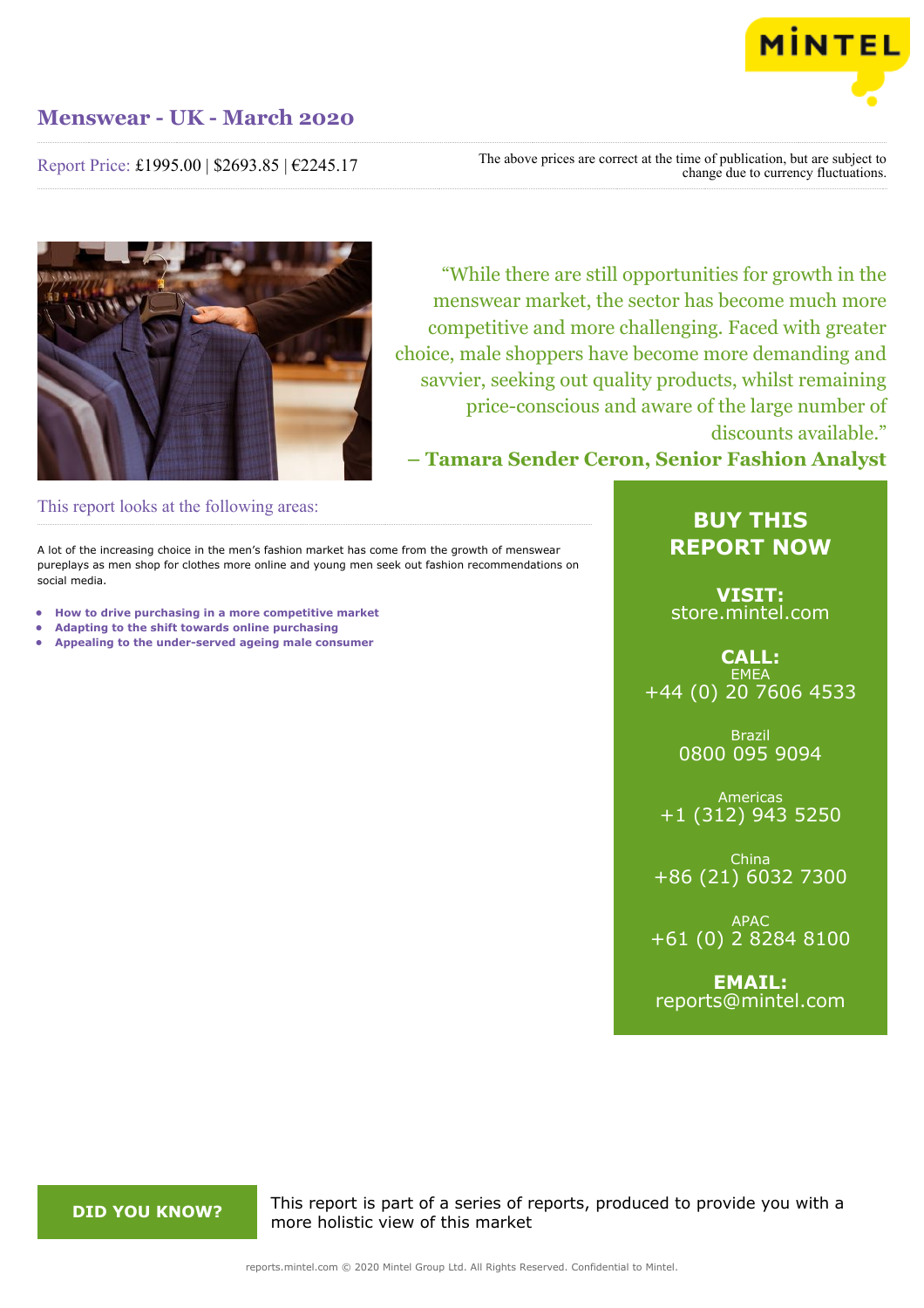

Report Price: £1995.00 | \$2693.85 | €2245.17

The above prices are correct at the time of publication, but are subject to change due to currency fluctuations.

## **Table of Contents**

#### **Overview**

What you need to know

Products covered in this Report

#### **Executive Summary**

### The market

#### Menswear sales slow

Figure 1: Best- and worst-case forecast for consumer spending on men's clothing, 2014-24

#### Catering to an ageing population

#### Men are more confident than women about 2020

#### Companies and brands

#### Primark is the favourite brand, but seen as unethical

Figure 2: Attitudes towards and usage of selected brands, February 2020

#### Shift towards greater spend on digital ads

#### New players enter the market

#### The consumer

#### Rebirth of the suit

Figure 3: What clothing items men have bought in the last 3 months, December 2017 and December 2019

#### Big jump in online shopping

Figure 4: How men bought clothing in the last 12 months, December 2019

#### Online-only retailers most popular for fashion

Figure 5: Where men bought clothing in the last 12 months, September 2019 – February 2020

#### Price and quality drive purchasing

Figure 6: Purchase drivers when buying menswear from different types of clothing retailers, December 2019

#### A highly promotional market

Figure 7: What encourages men to buy new clothing for themselves, December 2019

#### Male 25-44s value helpful staff

Figure 8: Agreement or disagreement with attitudes towards buying menswear, December 2019

#### Growing interest in sustainability

Figure 9: Interest in innovations when shopping for clothes, December 2019

#### Older Millennials buy mix of premium and value brands

Figure 10: Shopping behaviour when buying menswear, December 2019

#### What we think

#### **Issues and Insights**

How to drive purchasing in a more competitive market

### The facts

The implications

# BUY THIS REPORT NOW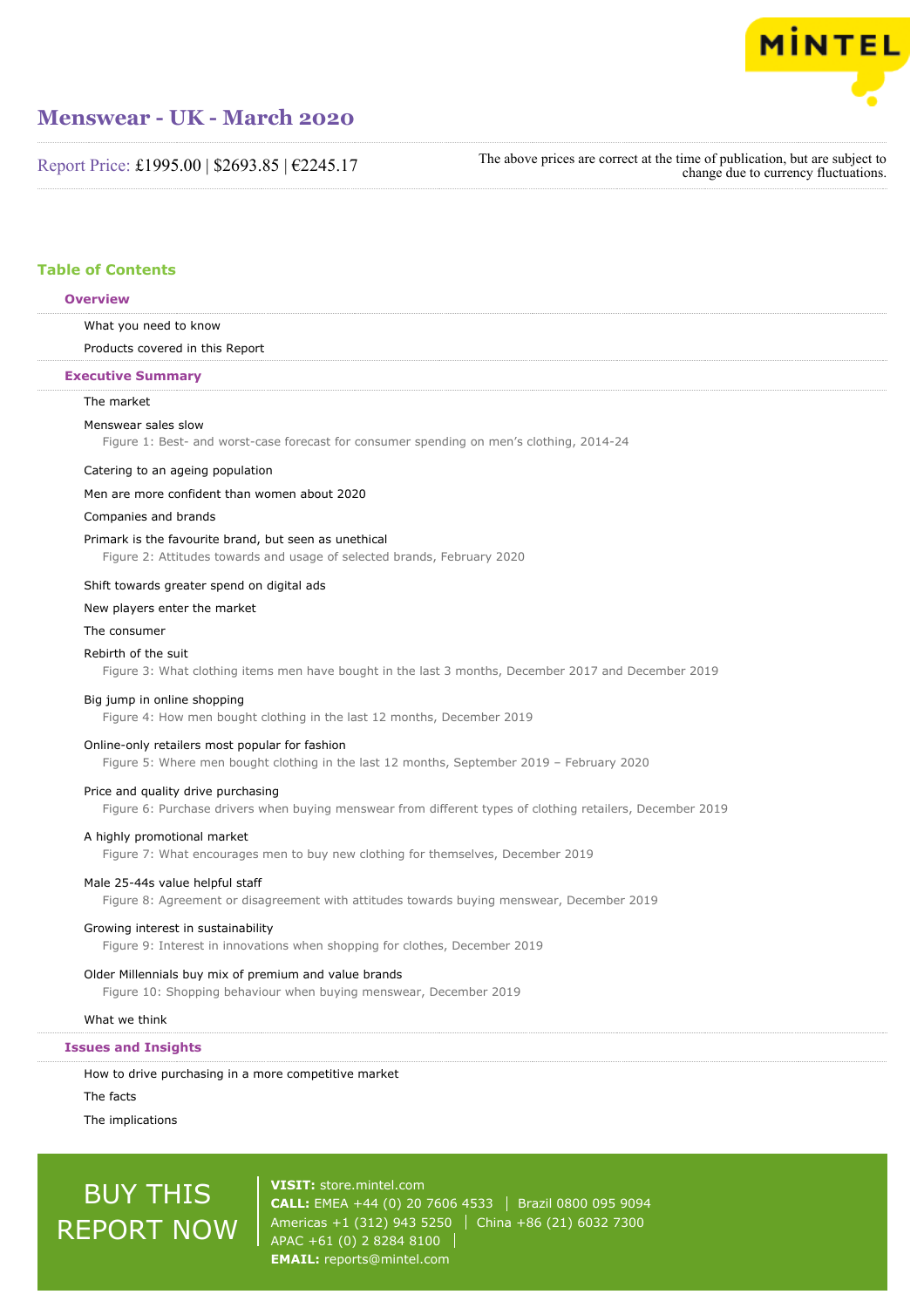

Report Price: £1995.00 | \$2693.85 | €2245.17

The above prices are correct at the time of publication, but are subject to change due to currency fluctuations.

Adapting to the shift towards online purchasing

The facts

The implications

Appealing to the under-served ageing male consumer

The facts

The implications

#### **The Market – What You Need to Know**

Menswear sales slow

Catering to an ageing population

### Rising male obesity

Men are more confident than women about 2020

#### **Market Size and Forecast**

#### Menswear market slows

Figure 11: Best- and worst-case forecast for consumer spending on men's clothing, 2014-24

#### Sector to see big fall in 2020

Figure 12: Consumer spending on men's clothing, at current and constant prices, 2014-24

#### Forecast methodology

#### **Market Drivers**

#### Catering to an ageing population

Figure 13: Trends in the age structure of the male UK population, 2016-26

#### Rising male obesity

#### Menswear prices fall into deflation

Figure 14: Consumer price inflation, January 2019-January 2020

#### Brexit uncertainty

Figure 15: Consumer views on the impact of the EU referendum, January 2020

#### Men see themselves as financially healthier than women

Figure 16: "How would you generally describe your financial situation at the moment?", by gender and age, February 2020

#### Men are more confident than women about 2020, but COVID-19 will have a negative impact

Figure 17: "And how do you feel about your financial situation over the next year?", by gender, February 2020

### **Companies and Brands – What You Need to Know**

New players enter the market

Rise in gender-fluid collections

Shift towards greater spend on digital ads

Primark is the favourite brand, but seen as unethical

River Island dedicates most space to menswear

#### **Launch Activity and Innovation**

Rise in gender-fluid collections

Shift towards more tailoring

# BUY THIS REPORT NOW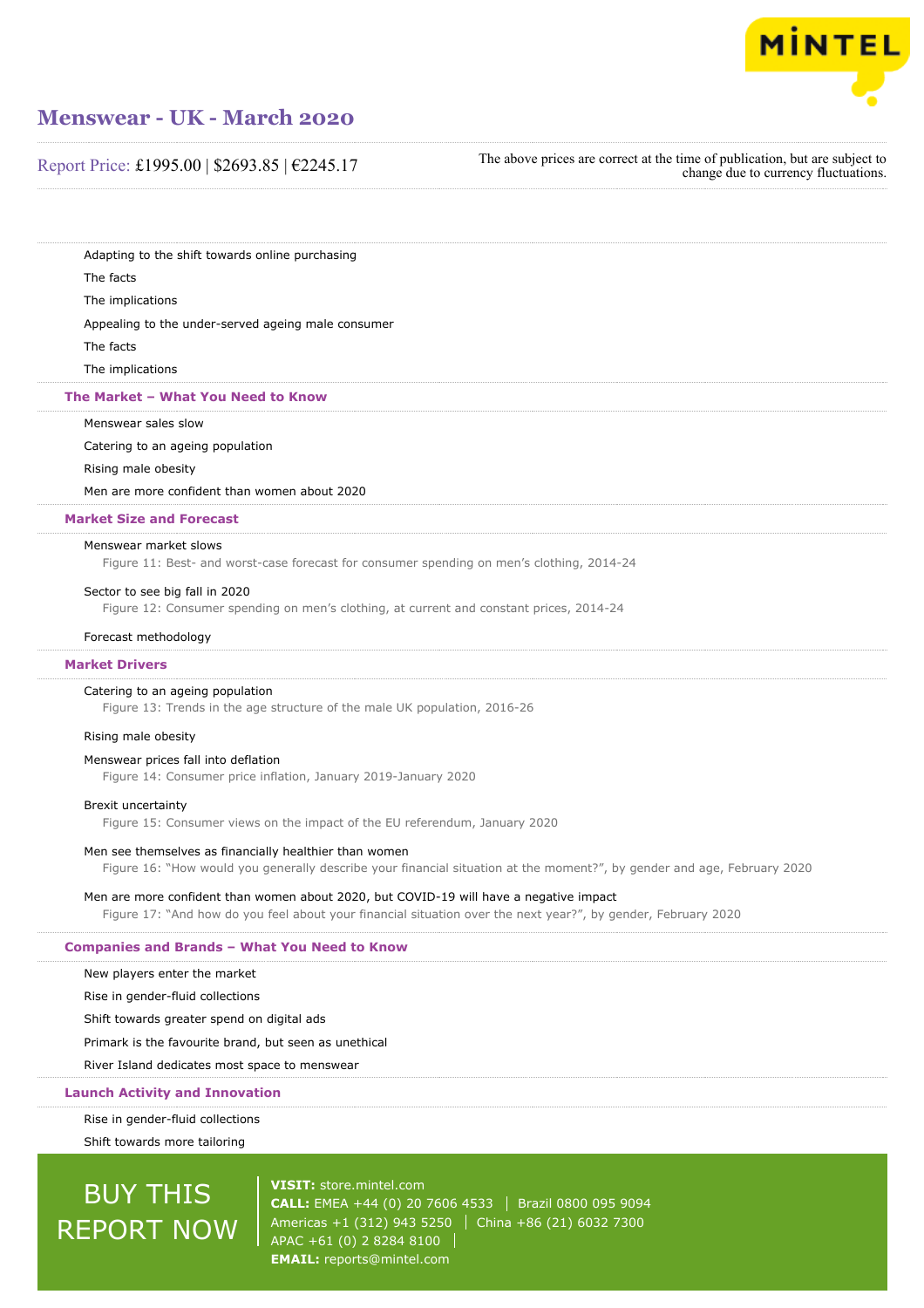

## Report Price: £1995.00 | \$2693.85 | €2245.17

The above prices are correct at the time of publication, but are subject to change due to currency fluctuations.

Figure 18: ASOS Edition suit, March 2020

#### New players enter the market

#### Celebrating menswear collaborations

Figure 19: Giambattista Valli x H&M

Figure 20: Giambattista Valli x H&M

#### New concept stores opened

Growing focus on sustainability

#### **Advertising and Marketing Activity**

#### Adspend rises slightly

Figure 21: Total above-the-line, online display and direct mail advertising expenditure on men's fashion, 2015-19

### Growing spend on digital

Figure 22: Total above-the-line, online display and direct mail advertising expenditure on men's fashion, by media type, 2019

#### M&S launches major menswear campaign

Figure 23: Total above-the-line, online display and direct mail advertising expenditure on men's fashion, by top companies, 2019

Figure 24: M&S menswear campaign, October 2019

#### Key campaigns

H&M gaming campaign

#### Burberry focuses on diversity

#### Gucci invests in avatars

#### Nielsen Ad Intel coverage

### **Brand Research**

#### Brand map

Figure 25: Attitudes towards and usage of selected brands, September 2019 -February 2020

#### Key brand metrics

Figure 26: Key metrics for selected brands, September 2019 -February 2020

#### Brand attitudes: JD Sports' investment in technology helps it be seen as innovative Figure 27: Attitudes, by brand, September 2019 -February 2020

#### Brand personality: boohooMAN stands out as a fun brand

Figure 28: Brand personality – macro image, September 2019-February 2020

#### Ted Baker suffers from being seen as expensive

Figure 29: Brand personality – micro image, September 2019-February 2020

## Brand analysis

#### Joules and Seasalt have low usage but growing awareness

#### Joules

Figure 30: User profile of Joules, February 2020

#### Seasalt

Figure 31: User profile of Seasalt, February 2020

#### Ted Baker perceived as overrated

Figure 32: User profile of Ted Baker, February 2020

# BUY THIS REPORT NOW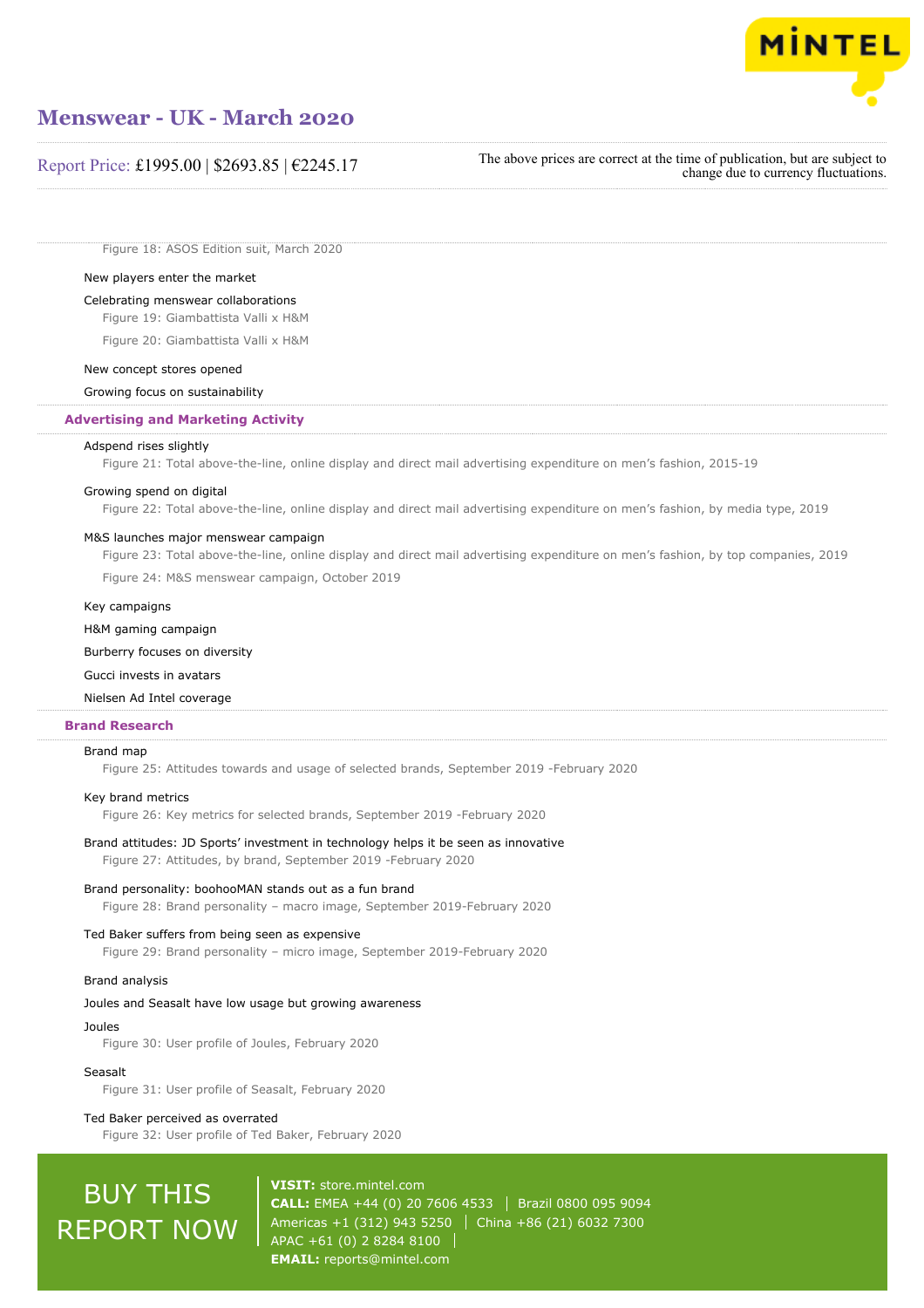

## Report Price: £1995.00 | \$2693.85 | €2245.17

The above prices are correct at the time of publication, but are subject to change due to currency fluctuations.

JD Sports seen as innovative Figure 33: User profile of JD Sports, February 2020

#### boohooMAN seen as fun

Figure 34: User profile of boohoo/BoohooMAN, February 2020

#### Primark is the favourite brand, but seen as unethical

Figure 35: User profile of Primark, February 2020

#### Next provides a great online service

Figure 36: User profile of Next, September 2019

Figure 37: User profile of H&M, September 2019

#### Pep&Co still has low levels of awareness

Figure 38: User profile of Pep&Co, February 2020

#### **Space Allocation**

Methodology

#### River Island is the specialist that dedicates most space to menswear

#### H&M focuses on personalised stores

Figure 39: Men's, women's and childrenswear space allocation overview, October 2019

#### John Lewis invests in menswear

Figure 40: Men's, women's and childrenswear space allocation overview, October 2019

#### M&S remains the market leader

Figure 41: Leading clothing retailers' estimated share of the menswear market, 2018

#### **The Consumer – What You Need to Know**

#### Rebirth of the suit

Big jump in online shopping

Online-only retailers most popular for fashion

Price and quality drive purchasing

A highly promotional market

Male 25-44s value helpful staff

Growing interest in sustainability

Older Millennials buy mix of premium and value brands

#### **What They Buy**

#### Decline in outerwear and footwear purchases

Figure 42: What fashion items men have bought in the last 3 months, December 2019

#### Outerwear purchases trend shows decline

Figure 43: What fashion items men have bought in the last 3 months, December 2016- December 2019

#### Jeans grow in popularity

Figure 44: What clothing items men have bought in the last 3 months, December 2017 and December 2019

#### Rebirth of the suit

Men are buying fewer items

# BUY THIS REPORT NOW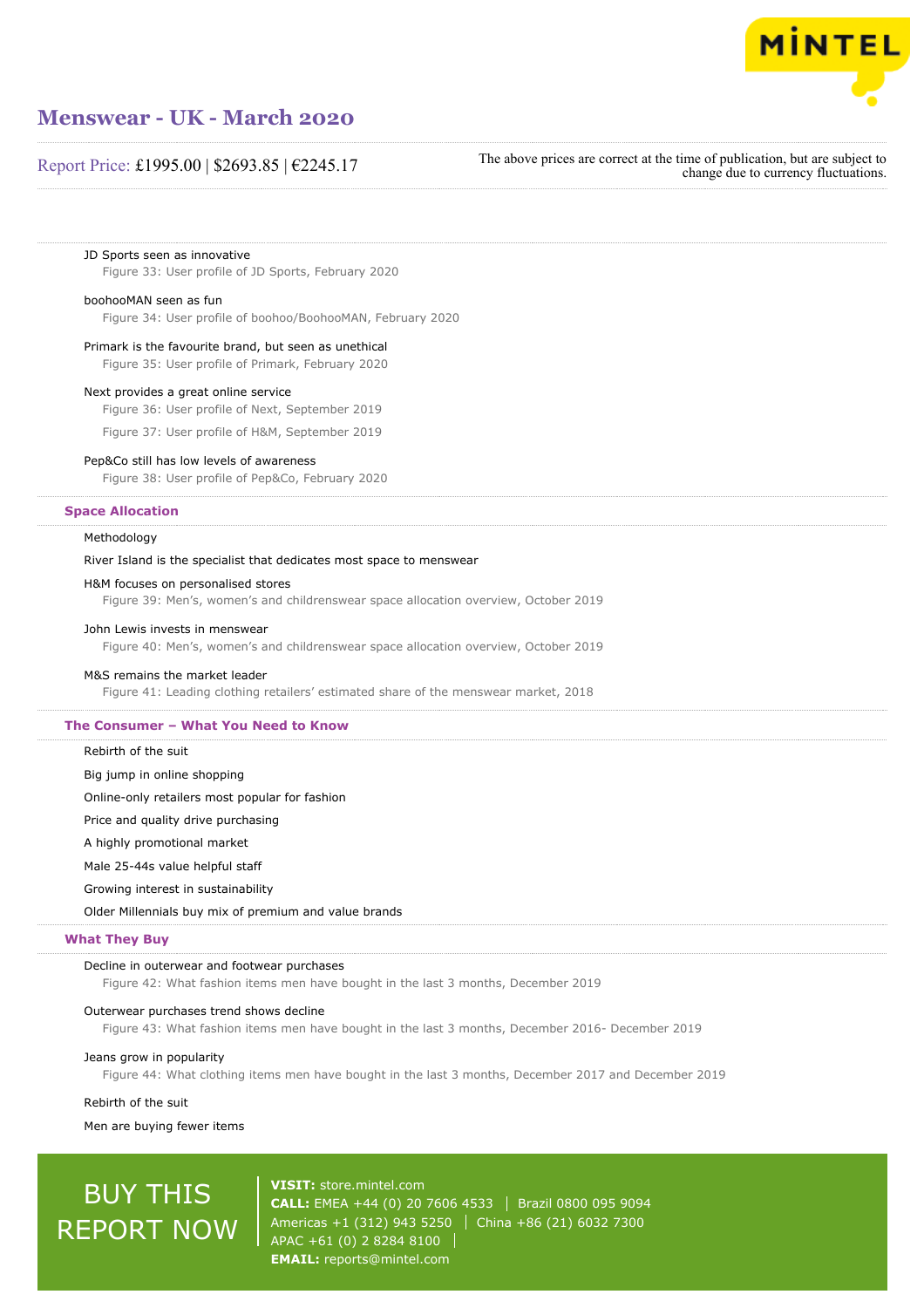

## Report Price: £1995.00 | \$2693.85 | €2245.17

The above prices are correct at the time of publication, but are subject to change due to currency fluctuations.

Figure 45: Number of clothing items bought on last shopping trip, by gender, December 2019

Figure 46: Number of clothing items bought on last shopping trip, December 2016-December 2019

#### Men spend more than women per shopping trip

Figure 47: Amount spent on clothing items on last shopping trip, by gender, December 2019

#### **How They Shop**

Big jump in online shopping

Figure 48: How men bought clothing in the last 12 months, December 2019

#### Big decline in in-store shopping

Figure 49: How men bought clothing in the last 12 months, by age, December 2019

#### **Where They Shop**

#### Online-only retailers most popular for fashion

Figure 50: Where men bought clothing in the last 12 months, December 2019

#### Young favour sports stores

Figure 51: Men who bought clothing in the last 12 months from online-only retailers, supermarkets, department stores and/or sports stores, by age, December 2019<br>Figure 52: Men who bought clothing in the last 12 months from value retailers, mid-market high street fashion stores, higher-priced<br>high street fashion stores, independents and/or luxury retai

#### Older men most brand-loyal

Figure 53: Repertoire of types of retailers where men have bought clothing in the last 12 months, December 2019

#### **Purchase Drivers when Buying Menswear**

#### Price and quality drive purchasing

Figure 54: Purchase drivers when buying menswear from different types of clothing retailers, December 2019

#### Older men prioritise convenience over experience

Figure 55: Purchase drivers when buying menswear from different types of clothing retailers, by generation, December 2019

#### **Motivations for Buying New Clothes**

#### A highly promotional market

Figure 56: What encourages men to buy new clothing for themselves, December 2019

#### Men more influenced by recommendations than women

Figure 57: What encourages consumers to buy new clothing for themselves, by gender and age, December 2019

#### **Attitudes towards Menswear**

#### Male 25-44s value helpful staff

Figure 58: Agreement or disagreement with attitudes towards buying menswear, December 2019

#### Issues with sizing

Figure 59: Agreement or disagreement with attitudes towards buying menswear, by age, December 2019

#### Use of more diverse models

#### **Interest in Innovations**

#### Growing interest in sustainability

Figure 60: Interest in innovations when shopping for clothes, December 2019

Millennials want to be able to try clothes on virtually

# BUY THIS REPORT NOW